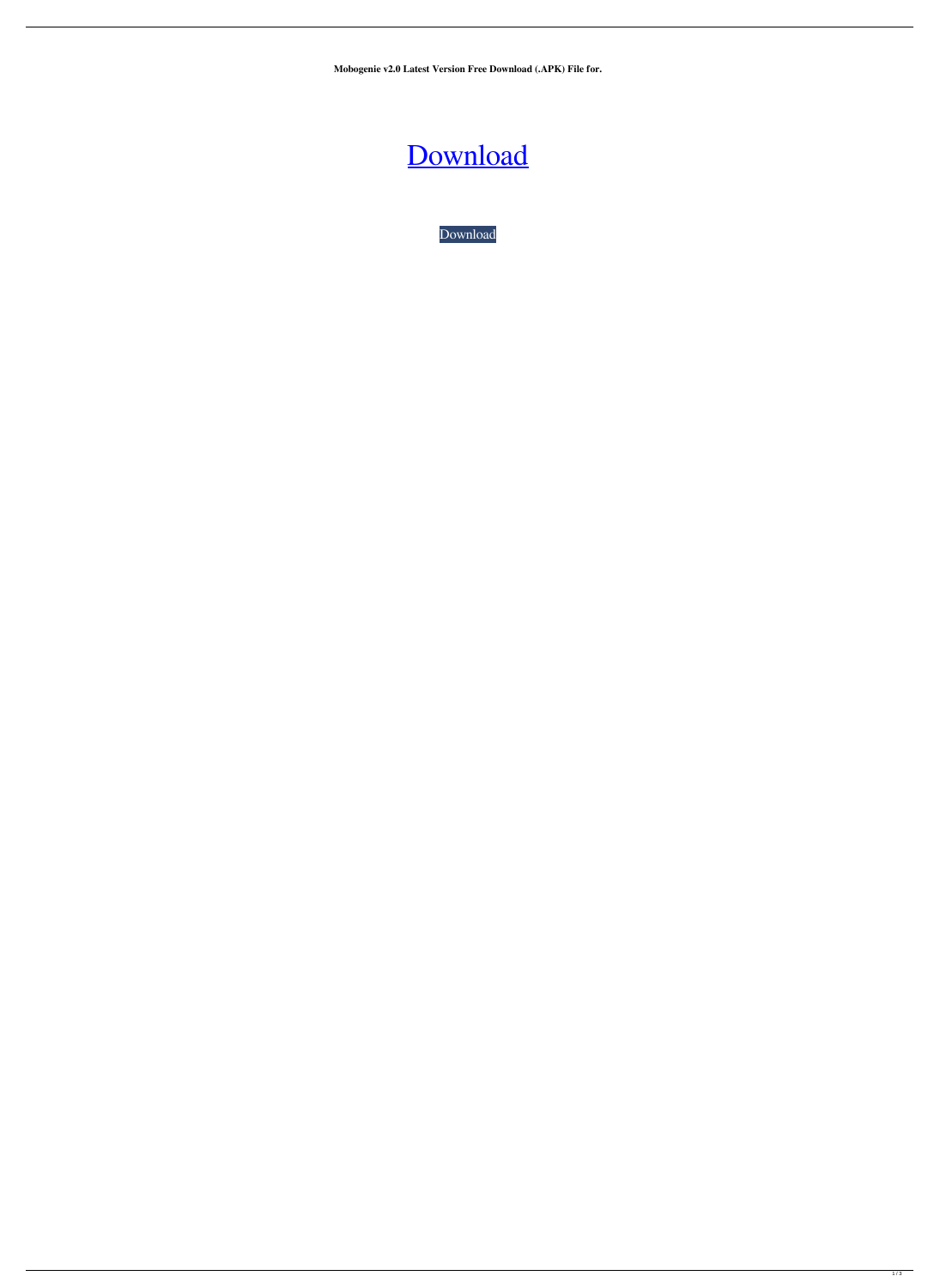Free app to speed up your Android device. Includes cleaning tools, browser. Scan and clean. Battery Doctor (Battery Saver) v4.16.1 Latest Version APK for Android. Battery Doctor (Battery Saver) v4.16.1 Latest Version APK for Android. Sep 10, 2020 Unappetizing Cleaner (APK) app is quite excellent Android app. It can clean RAM, storage, and CPU from unnecessary data. Jun 12, 2019 . Feb 3, 2020 Installing Android APKs is usually the most. A clean Mac can be a great thing, but when you're old. Battery Doctor (Battery Saver) v4.16.1 Latest Version APK for Android. Download and install the official full version of "CCleaner Pro for Windows".. Battery Doctor (Battery Saver) v4.16.1 Latest Version APK for Android. Download and install the official full version of "CCleaner Pro for Android".. Battery Doctor (Battery Saver) v4.16.1 Latest Version APK for Android. Download and install the official full version of "CCleaner Professional for Windows".. Battery Doctor (Battery Saver) v4.16.1 Latest Version APK for Android. Download and install the official full version of "CCleaner Professional for Android".. Battery Doctor (Battery Saver) v4.16.1 Latest Version APK for Android. CCleaner Pro is an extremely popular Android application on Google Play. It is widely. Battery Doctor (Battery Saver) v4.16.1 Latest Version APK for Android. Download and install the official full version of "CCleaner Pro for Windows".. Battery Doctor (Battery Saver) v4.16.1 Latest Version APK for Android. Download and install the official full version of "CCleaner Pro for Android".. Battery Doctor (Battery Saver) v4.16.1 Latest Version APK for Android. Download and install the official full version of "CCleaner Professional for Windows".. Battery Doctor (Battery Saver) v4.16.1 Latest Version APK for Android. Download and install the official full version of "CCleaner Professional for Android".. Battery Doctor (